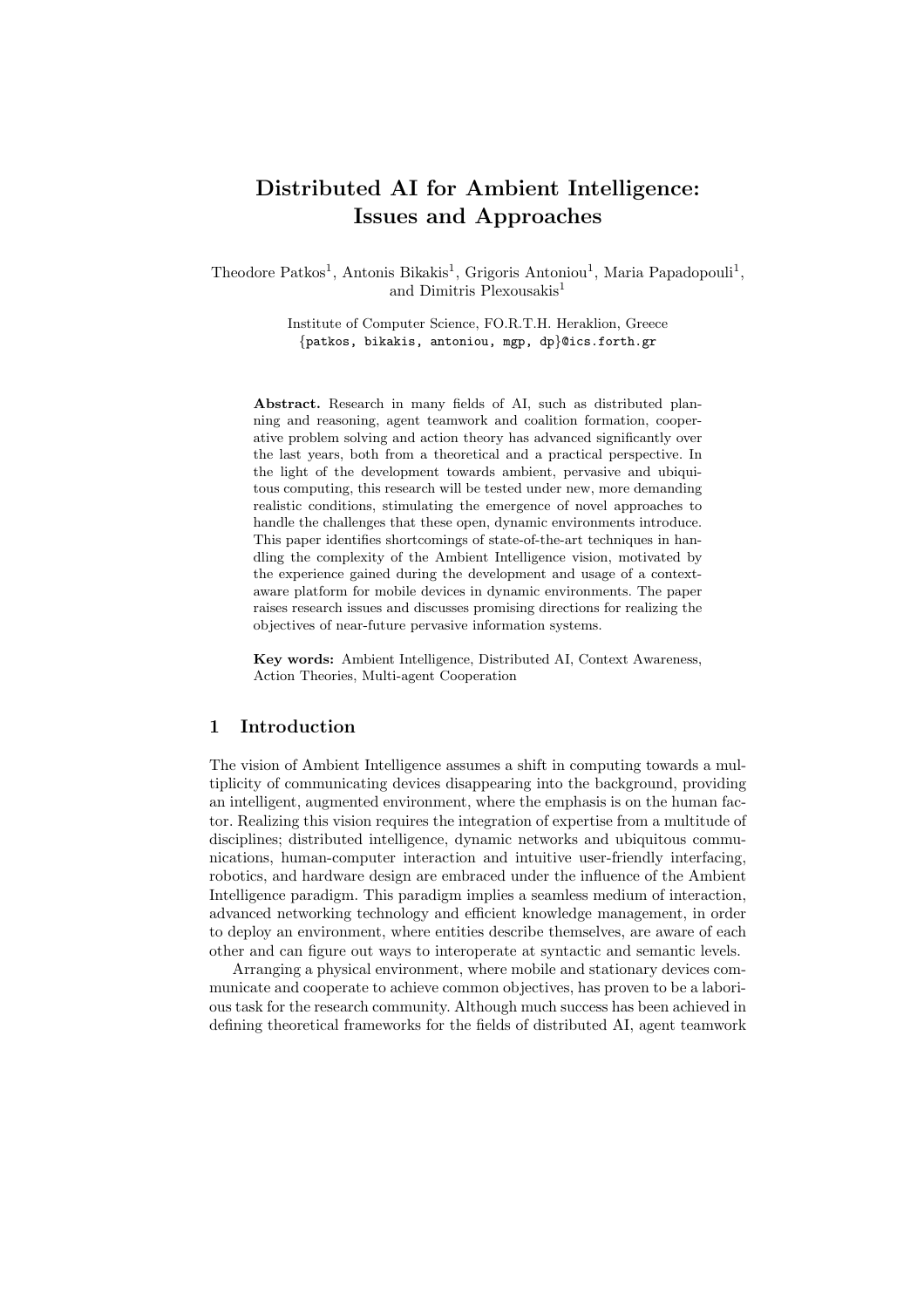and coalition formation, planning and reasoning about actions and cooperative problem solving over the last years, the advent of ubiquitous and context-aware computing has produced new challenges, pushing research in these fields to its limit. Existing approaches have difficulty in meeting the real-world challenges imposed by developing ambient information systems, since they typically rely on restricted models and simplifying assumptions, which do not hold in realistic conditions. Already works are being published that question the logic and rational behind some of our larger expectations; Rogers, for instance, in [1] argues that the progress in Ubiquitous Computing research has been hampered by intractable computational and ethical problems and that the field needs to broaden its scope, setting and addressing other goals that are more attainable.

It is our intention in this paper to investigate the challenging new issues that emerge from this domain and focus on research in the field of Distributed Artificial Intelligence under the context of symbolic planning. In particular, we identify and describe three general classes of problems, (a) the challenge of handling the complexity of generating and executing planning tasks in a dynamic and uncertain environment, (b) the challenge of cooperation between devices that have varied skills, but pursue common goals, distributing their resources and capabilities accordingly, and (c) the challenge of sharing enhanced plan representations among participating entities and evaluating their execution. Our selection of this subfield of AI is justified by its high relevance to the distributed nature and goal-directed behavior of ambient computing environments, and also by its significance in the research towards ambient computing engineering. Table 1 summarizes the requirements of each subject and the techniques that are studied in the rest of this analysis. Although, there are previous works that reflect on limitations of each individual approach under various conditions, to the best of our knowledge, this is the first attempt to frame a range of problems under the Ambient Intelligence domain assessing techniques towards this near-future reality, while at the same time proposing enabling directions of research.

The motivation behind this problem statement paper has been our involvement in a running project that concerns the development of a context-aware platform. The paper is more of a survey and analysis of existing methodologies that have been studied as potential integrals of our platform, rather than a focused evaluation report on a specific implementation. Our objective is to identify gaps in the capabilities of current AI techniques and to suggest the most productive lines of research. As such, the contribution is of both theoretical and practical significance; from a theoretical standpoint we raise numerous research issues and challenges that need to be addressed for understanding the domain and enabling ambient computing systems to operate effectively, while from a practical perspective, we discuss shortcomings of state-of-the-art techniques when applied to real-world conditions and suggest ways to overcome their restrictions.

The rest of this paper is organized as follows. We first briefly present our ongoing work in developing a semantics-based framework that supports services for mobile users in a dynamic environment. The next three sections deal with each of the three problem classes mentioned above. Each section reveals prob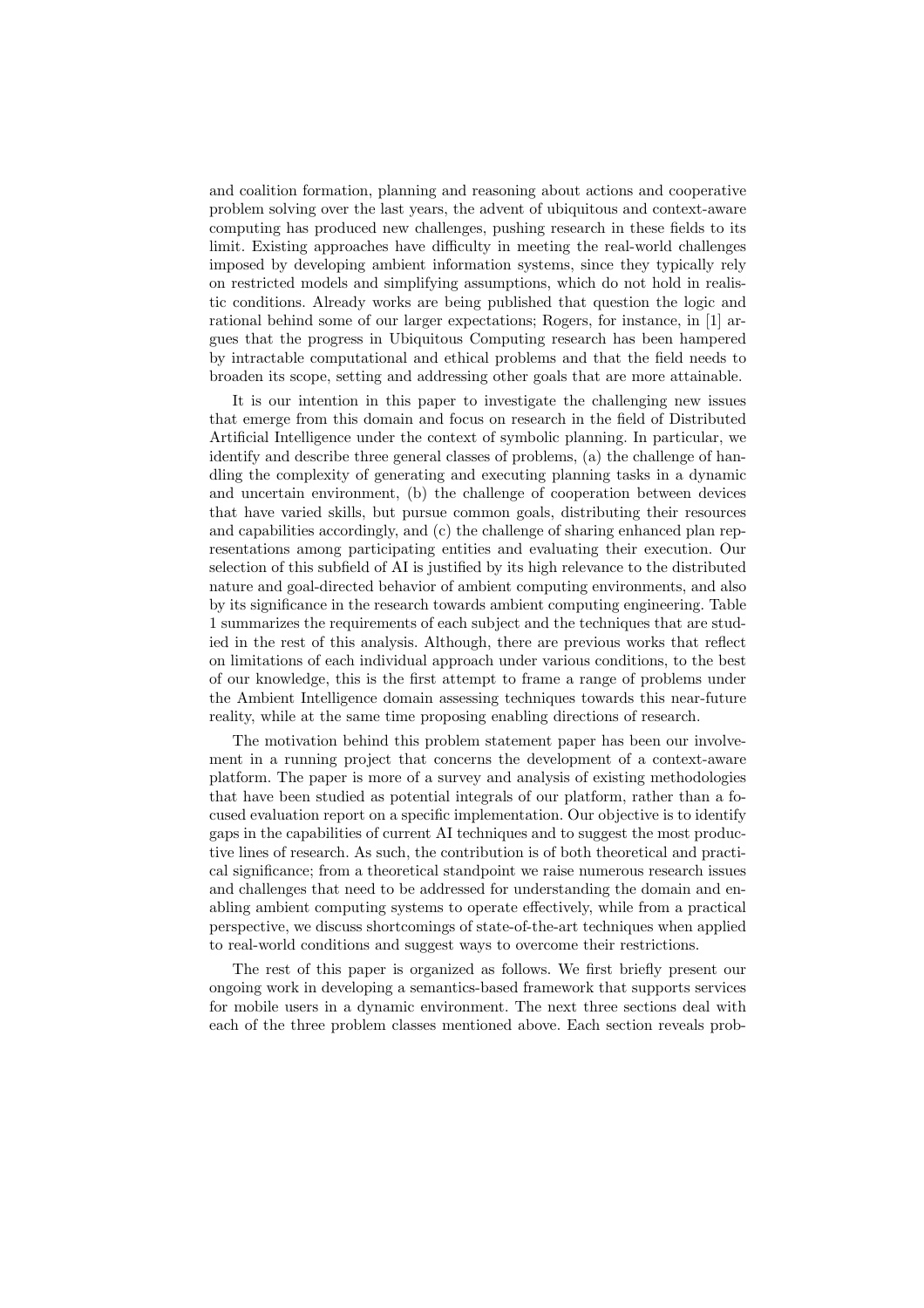lems that emerge during the development of our platform, projects them to more generic ambient computing requirements and overviews related state-of-the-art research. We conclude in Section 6 discussing enabling research directions towards a pragmatic Ambient Intelligence implementation.

| Domain                  | Requirements                                       | Methods                |
|-------------------------|----------------------------------------------------|------------------------|
| Dynamic and             | Time and Concurrency                               | <b>STRIPS</b>          |
| Uncertain Environment   | Continuous Change                                  | Situation Calculus     |
|                         | Non-Determinism                                    | Fluent Calculus        |
|                         | Sensing, Knowledge and Belief                      | Event Calculus         |
|                         | Natural and Exogenous Actions Action Languages     |                        |
|                         |                                                    | <b>MDPs</b>            |
| Distributed Planning    | Coordination                                       | GPGP                   |
| and Coalition Formation | Cooperation                                        | <b>CPS</b>             |
|                         | Commitment                                         | <b>POCL Planning</b>   |
|                         |                                                    | Logic-based Approaches |
|                         | Plan Representation and Common Plan Interpretation | <b>HTNs</b>            |
| Monitoring              | Profile Modelling                                  | Skeletal Plans         |
|                         | Online Plan Refinement                             | Model-based Diagnosis  |

Table 1. Overview of Problem Analysis

# 2 Contextual Pedestrian Guide

To motivate the need for a theoretical consideration of the field, we concentrate on the design and analysis phases of a running project that involves the development of semantics-based context-aware services utilizing technologies and formalisms from the Semantic Web and Ambient Intelligence domains. The objective of the project is to explore the intelligent pedestrian navigation by implementing a Context Pedestrian Guiding platform (CG) [2] for users in indoor environments. We focus on modelling and representing context for efficient processing and dissemination of context-based knowledge, in order to develop services for mobile users. A working prototype of the system has been installed in the premises of our research facilities.

# 2.1 System Design

The platform's architecture, shown in Figure 1, is designed to support usercentered and device-independent functionality, in order to provide the technical feasibility for building a multitude of context-based services. The framework, intended for indoor environments, is based on a centralized configuration and achieves a high level of transparency in inter-device communication, context management and service deployment.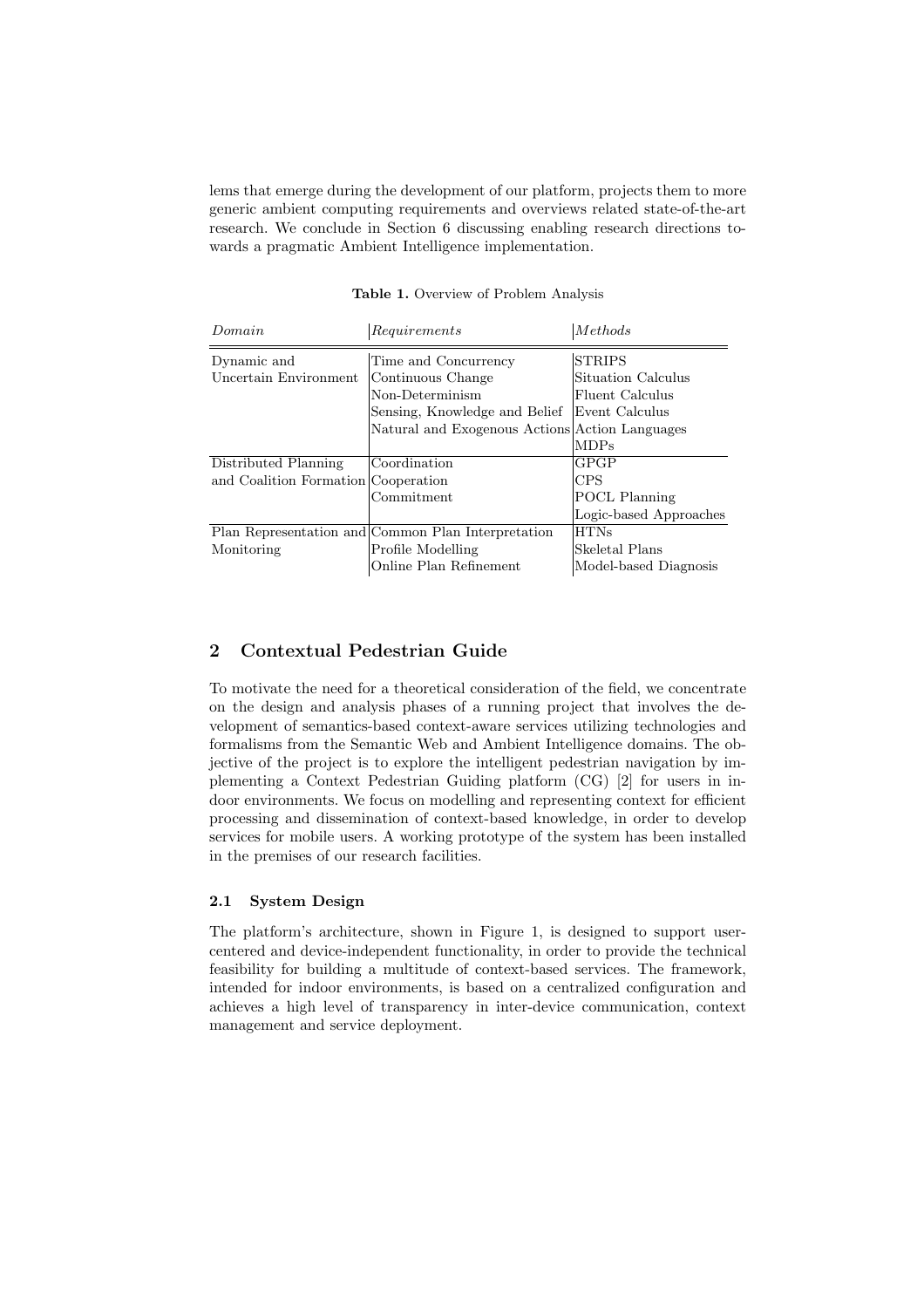

Fig. 1. The CG platform architecture.

An RDF-based context model has been designed for use in the CG platform, aiming at addressing issues concerning semantic context representation, knowledge sharing and context classification. The ontology captures the relevant notions of physical and semantic entities situated in the system and provides a formal vocabulary for structuring location and other context-aware services. The generic CG RDF Schema follows the abstract design principles of other largescale pervasive computing ontology frameworks, such as the SOUPA project [3], and defines the high-level concepts of Person, Geographical Space, Location Coordinates, CG-Client and Event, as well as the relations among them. The model captures static information (i.e., device ID for CG-Client devices) and dynamic contextual data (events) that have both spatial and temporal extensions, such as user login, change of location in the building and other.

A CG-Client module characterizes the devices with which a user can experience services provided by the CG platform. Different mobile devices can connect as CG-Clients in the system, such as PDAs or laptops, taking advantage of the flexible and portable Web-based model used for its development. CG-Clients connect with the CG-Server, a core component of our centralized architecture that acts as a middleware for processing, managing and transforming stored and inferred knowledge preserved in the CG-Database, while also offering the medium for synthesizing and publishing the desired services. The CG-Server queries the RDF database using the RQL query language.

#### 2.2 CG Services

The system currently supports several services that enable users to obtain and superimpose context-related information on maps, while additional services are in the process of deployment on top of the framework, as will be described next. Our first concern was to implement a number of semantic-based services, such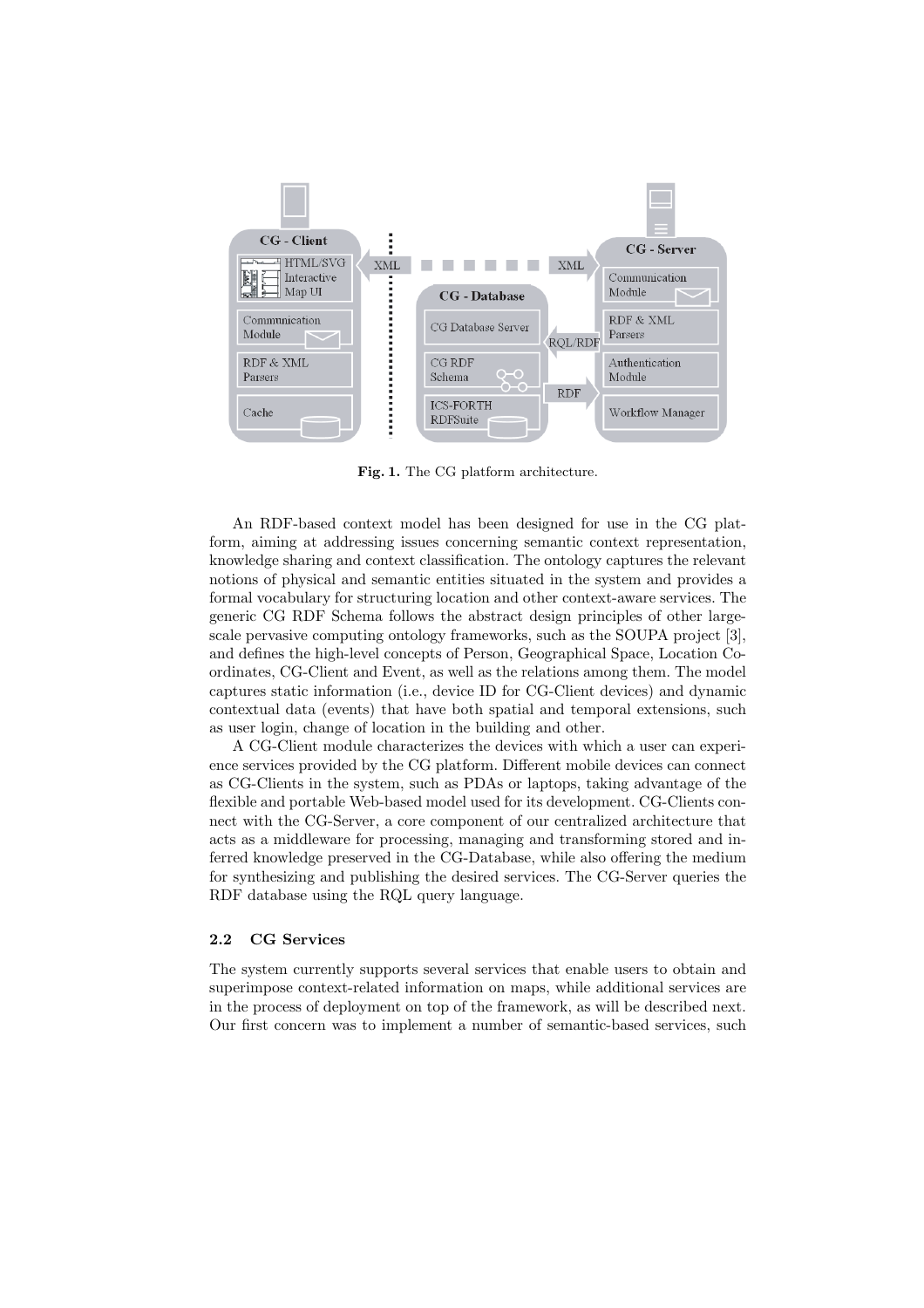as personal/room information retrieval, room reservation and note keeping, for which a number of automatically generated RQL queries assist users in retrieving relevant RDF-annotated information. A newly published note, for instance, is semantically matched with the preferences of other users, in order to recognize whether its content is of interest to them.

Our present focus concerns the development of personalized, navigational and groupware services. In particular, we wish to enhance the platform with semantic profiles for purposes of context-awareness, privacy and customization of service provisioning depending on the device used. The use of a standardized semantic profile format will provide a unified and secure interface that is not going to be just a repository of static knowledge, but also a semantic directory of dynamic and context specific information. It will encapsulate personal rule definitions about users preferences, device specifications, service invocation and privacy policies. Moreover, we study semantics-based path planning algorithms that, in collaboration with the context ontology and the user's profile information, will assist users in navigating in the premises, considering not only ground plans and landmarks, but also the state of the user's context. Finally, we design and develop groupware services, such as group-calendars, information sharing applications, group notifications, bulletin boards etc., exploiting Semantic Web technologies to support the definition of associations with the context model and user profiles.

# 3 Complex, Dynamic and Uncertain Environments

Based on the identification of the requirements that a context-based platform, such as the one briefly described above, introduces and the experience gained with its deployment, we conduct a problem statement on the generic challenges of the Ambient Intelligence field and an evaluation of current research solutions.

#### 3.1 Domain-specific Challenges

The majority of services provided by our platform requires a certain degree of reasoning and plan management skills by the participating agents<sup>1</sup>. For instance, an agent wishing to print a document must deliberate on whether to use the slow inkjet printer located near the user or the faster high resolution laser printer of the adjacent room. It is our intention to enhance our platform with an increasing number of context dimensions and, therefore, the computational complexity of the planning tasks is a reality that we cannot afford to overlook. This challenge motivated us to consider mathematical methods for addressing aspects related to planning, actions and causality. Reasoning about action is a well-formalized and well-characterized subfield of AI, but has not yet been fully integrated in the

<sup>&</sup>lt;sup>1</sup> It is common trend in ambient computing system engineering to have devices participate in communication and negotiation tasks represented by some notion of intelligent software agents. In the rest of the paper we often interchange the terms device and agent, according to context.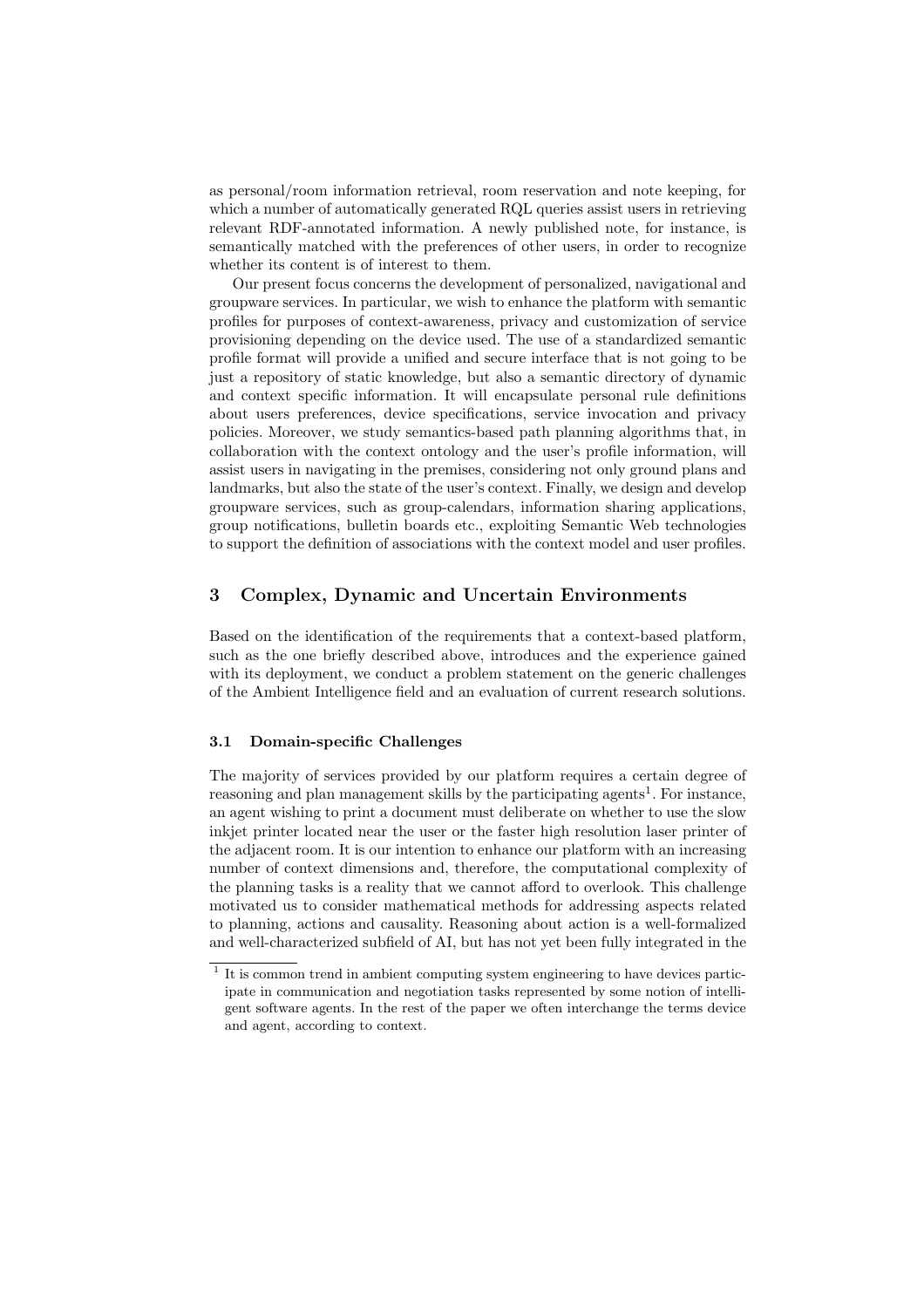ambient computing domain. When research on planning within the AI community established the classical planning problem for the development of techniques for agents to generate courses of action in order to reach a desirable world state, it adopted a number of simplifying assumptions to delimit the domain. Some of them were very restrictive; the planning agent was considered omniscient, its actions deterministic, atomic and simultaneous, the environment static and the only source of change in the environment was the agent itself, while no other exogenous event occurred. Of course, these simplifications do not persist in realistic planning situations and must be relaxed or completely eliminated when adapting planners to Ambient Intelligence systems.

#### 3.2 Problem Statement

Studying the Ambient Intelligence domain under the planning context, it is important to understand the class of problems that planning methods face and the challenges that these problems introduce. The ambient environment is an open and highly dynamic environment. Mobile devices connect and disconnect to the network, contributing services with durations that vary according to their expected presence in the environment and the availability of their resources. In fact, even actions, goals and sensor observations have a temporal dimension, whose duration may only be partially known in advance. The assumption of complete world knowledge can no longer persist; agents do not know a priori all other entities that are present at a specific time instance nor can they communicate directly with all of them. As a consequence, they have limited perception to acquire knowledge about the world they live in and have to generate plans preserving a level of uncertainty on both the state of the world, the available actions to achieve certain state of affairs and the outcome of those actions. Even the fact of committing different agents to certain tasks cannot be guaranteed to hold, since agents might disconnect before plan generation completes or new and more beneficial opportunities might arise, underscoring the importance of monitoring plan execution and replanning in opportunistic ways. The non-deterministic nature of the environment is emphasized by the recognition that not only agents, but also exogenous events occur, in unpredictable and concurrent manner, affecting the state of the world.

These observations essentially sketch a very challenging dynamic and uncertain environment with increased planning complexity. The question is whether current efforts can attack this problem and provide computationally efficient and scalable solutions under these conditions.

#### 3.3 State-of-the-Art Approaches on Acting in Complex Domains

The AI research community has made significant progress on exploring techniques for extending the classical planning paradigm, relaxing some of its assumptions and much success has been achieved in defining theoretical foundations for modelling more complex domains. Reasoning about action and planning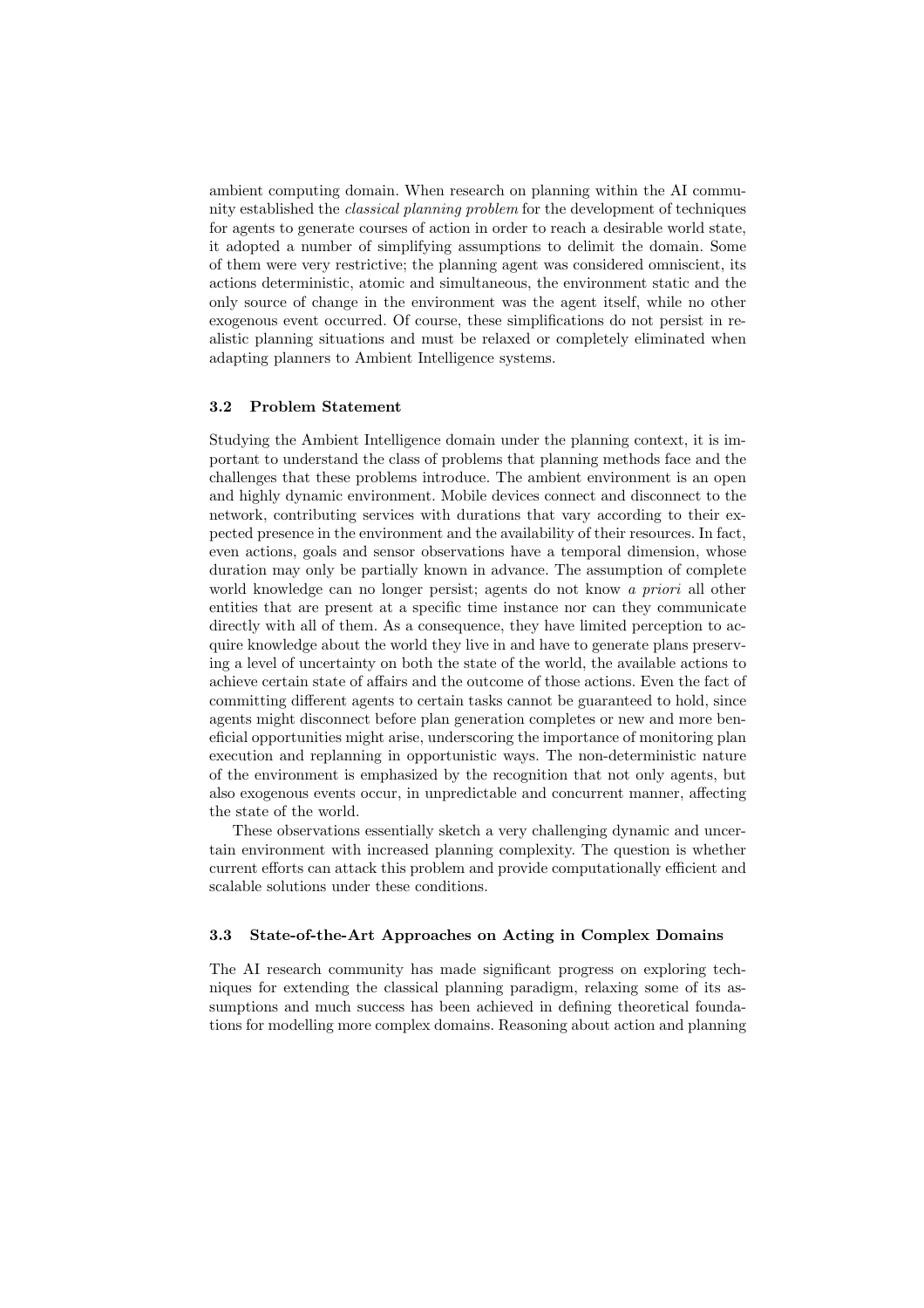is a fundamental area of research within AI that studies the logical characterization of the concepts of action, change and planning of action sequences to accomplish a given task. Knowledge representation and reasoning has resulted in various formalisms, motivated by theorem proving, state space search and associated logic techniques.

The first effort towards an axiomatization of domains using action theories was accomplished by the STRIPS [4] action representation language that, despite being very restrictive in terms of expressivity, the simplicity of its semantics resulted in a quick and wide adoption. This simplicity justifies the fact that STRIPS now constitutes the core of PDDL (Planning Domain Description Language), the standardized syntax used in the International Planning Competitions, and is also utilized in a multitude of planning formulations.

The Situation Calculus [5], a second-order language designed for representing dynamically changing worlds, is the most influential formalism for reasoning about action and change. All changes are the result of named actions performed by agents, while a sequence of actions, denoting a possible world history, is represented by a first-order term called *situation*. Relations and functions whose truth values vary from situation to situation are called relational and functional fluents, respectively. Actions, situations and fluents are the main ingredients of the Situation Calculus formalism that give a complete treatment of reasoning about action, proposing solutions to many fundamental problems, such as the frame problem. The pure Situation Calculus has been extended to accommodate time [6] and concurrent actions [7], indeterminism and actions with uncertain effects [8], sensing and knowledge-producing actions [9], that is actions whose effects are to change a state of knowledge, ramifications [10] and other parameters.

Although the Situation Calculus suffices to solve the representational frame problem, concerning the efforts to specify the non-effects of actions, it fails to address the inferential frame problem for actually computing these non-effects. The Fluent Calculus [11] that extends the Situation Calculus by the notion of state, expressing the fluents that hold in a situation, proposes a more general solution and is more expressive under certain circumstances. For instance, except of solutions to concurrent, continuous [12] and non-deterministic actions [13], the Fluent Calculus has recently been shown to provide the desired expressivity to solve the frame problem in the context of belief and belief revision [14]. Both calculi have well-established programming languages based on Prolog for cognitive agents to perform automated reasoning (Golog and Flux), their implementations though do not scale well to long action sequences and are restricted to small-scale applications with moderate computational effort.

The Event Calculus is also a widely adopted formalism for reasoning about action and change that addresses more naturally certain phenomena, such as continuous time, concurrent, partially-ordered and triggered events. A number of different dialects have been proposed that are summarized in [15] and [16]. The basic idea of the Event Calculus is to state that fluents are true at particular time-points if they have been initiated by an action occurrence at some earliertime point and not terminated by another action occurrence in the meantime.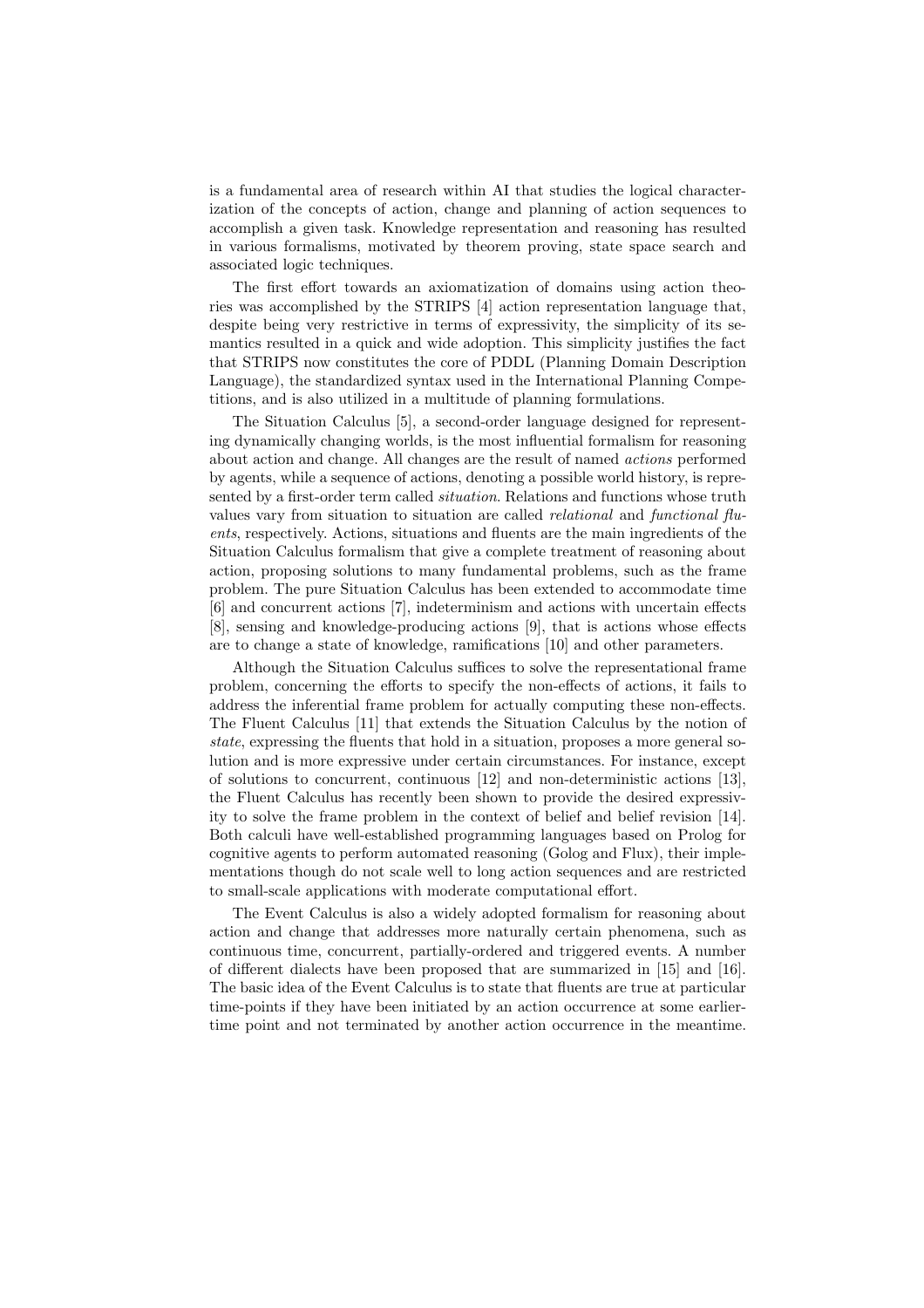The calculus supports default reasoning, i.e., reasoning in which a conclusion is reached based on limited information and later retracted when new information is available, using circumscription.

In addition to these calculi, a family of actions theories have been developed that are independent of a specific axiomatization, by attempting formal validation methods for assessing correctness and ensuring that the encoding of any domain will yield correct results. Their semantics are based on the theory of causal explanation, which distinguishes between the claim that a formula is true and the stronger claim that there is a cause for it to be true, leading to "causal rules". Gelfond and Lifschitz [17] give an overview of such causal languages, such as action languages A and C [18]. The action language  $C+[19]$  that has evolved from  $\mathcal{C}$ , in an important recent formalism that provides a uniform model for supporting, in addition to conditionals and concurrent actions, also indirect effects and non-deterministic actions. Other similar languages are being proposed (i.e.,  $G\mathcal{C}+20$ ) and, although this collection of languages had initially established results for a restricted class of domains, it is now characterized by its high expressivity, natural language-like syntax and clear formal semantics.

Furthermore, when discussing planning in dynamic, stochastic environments, we must not neglect decision-theoretic planning tools that extend the classical AI planning paradigm by modelling problems, in which actions have uncertain effects, agents have incomplete information about the world and solutions are of varying quality. Much recent research on decision-theoretic planning has explicitly adopted the Markov Decision Process (MDP) framework as an underlying model. MDPs have two general impediments that make AI researchers skeptical; how they can model a wide range of planning problems and if they can scale to solve planning problems of reasonable size. This is because the generality of the framework comes at a high price in terms of space for storing the transition matrices and policies, in terms of time required to generate a solution policy and in terms of ease of specification. To obviate the need for explicit state space and action enumeration, certain recent works focus on representing the dynamics of first-order MDPs using stochastic actions and objective functions of generalizations of the Situation Calculus [21] and the Fluent Calculus [22].

The above mentioned formalisms are prominent in handling certain aspects of the planning challenges given the demands raised by ambient computing. The literature is rich with notable related surveys and comparative analyses (i.e., [23], [24], [25], [26]). Still, a common conclusion inferred by studying these formalisms and confirmed by different sources is that combining separate phenomena, such as non-determinism, natural actions or continuous change, in a unified model is no trivial task. It is a fact that most extensions to the problem have been investigated in isolation and combining co-existing models has proven to be very challenging [13]. Moreover, we lack a rich set of good heuristic techniques for generating effective contingent plans and it seems unlikely to find optimal solutions to non-trivial problems; new and dramatically different approaches are needed to deal with them [24]. This conclusion justifies the fact that, despite the rapid progress accomplished on reasoning about actions and planning, researchers have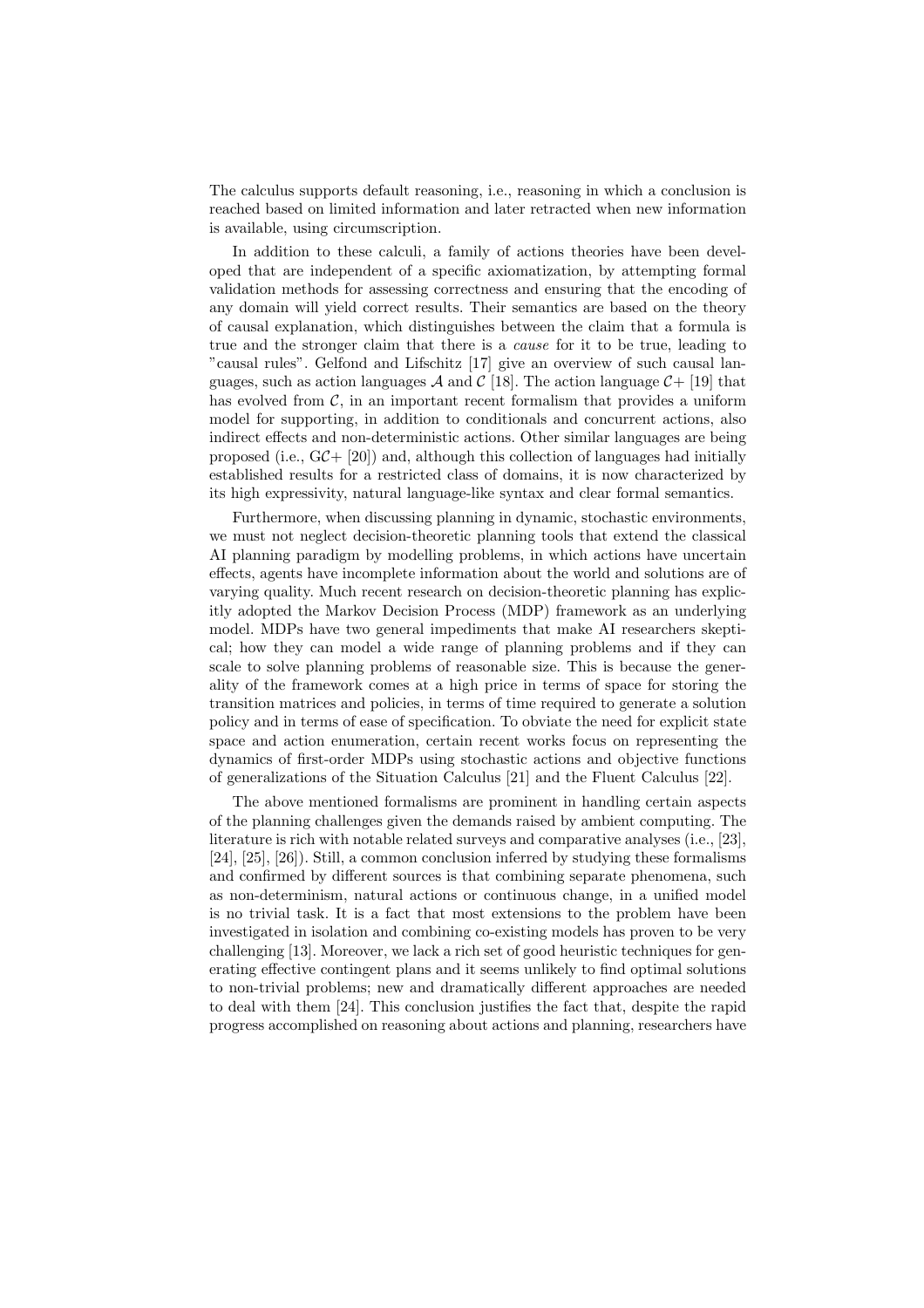delayed applying theory to practice, when confronting the complexity of realistic domains. To our opinion, although Situation Calculus guided research in the field for years and still is the origin for novel ideas since many inspiring researchers work with it, its reasoning capabilities are limited to short action sequences, thus reducing its applicability for real-life large-scale implementations. We trust the Event Calculus to present the most complete solution for addressing key issues of commonsense reasoning for Ambient Intelligence. It is highly usable, comprehensive and handles inherently most of the important aspects of reasoning about actions, as shown in recent studies (i.e., [27]).

# 4 Distributed Planning and Multi-agent Coordination

#### 4.1 Domain-specific Challenges

Extending our platform with new services has made evident the importance of seamless collaboration between numerous devices that must work together to achieve common objectives. Even the more ordinary services like the management of a presentation in a meeting room may involve continuous cooperation between devices, as diverse as the room's projector, the lighting dimmer, the lecturer's laptop and many others. Complicated services require more sophisticated models of teamwork between devices, which differ in capabilities, characteristics and resource limitations. The establishment of common objectives among them entails a comprehensive understanding of the problem domain between participating entities and a confirmed desire to distribute their knowledge and to contribute their capabilities, in order to generate plans for achieving these objectives. Moreover, the assumption that the availability of devices is known beforehand is not valid in our platform, and, therefore, we have to come up with ways to arrange the formation of coalitions at execution time.

#### 4.2 Problem Statement

The Ambient Intelligence domain is frequently characterized as a sensor and device-rich environment supported by software capable of fully leveraging its capacity and providing distributed services. A multitude of appliances, however diverse in capabilities and characteristics, needs to be seamlessly integrated into the users' everyday lives, placing them and their tasks on the center of attention. This scheme requires devices to coordinate their actions, cooperate in generating plans and collaborate during their execution.

If all agents in a system were omniscient of the goals, actions and interaction of their fellow community members and could also have unlimited computational resources, it would be possible to know exactly the present and future actions and intentions of each. Obviously, this in not the case in most real-world systems and in ambient computing structures, in particular. Despite the fact that our platform currently utilizes a centralized knowledge base, there are many situations where services would benefit by distributing reasoning tasks among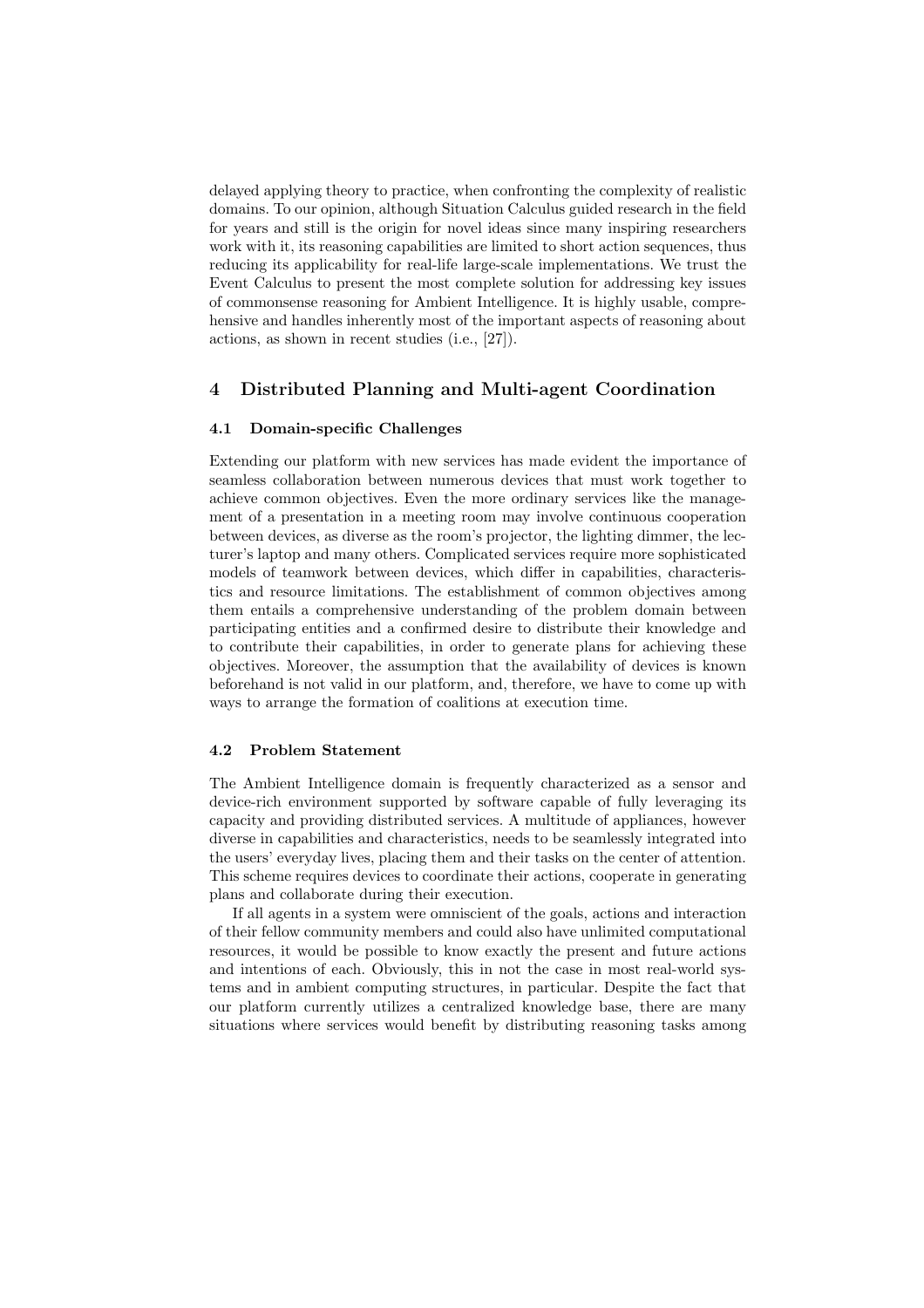different devices. A typical example is when a user's connectivity with the network is undermined due to coverage range or bandwidth restrictions, while he can still engage in ad hoc communication with other mobile devices in its vicinity, which contribute resources and services. This decentralized self-organizing infrastructure is a nontrivial challenge for the realization of the AmI vision.

### 4.3 State-of-the-Art Approaches on Teamwork in Cooperative Problem Solving

Coordination does not imply either cooperation or reciprocation; appliances in a smart space, though, are expected to collaborate in achieving common objectives, after a particular level of trustfulness has been established. Therefore, agents in AmI environments are designed to engage in Cooperative Distributed Planning [28], according to which they are endowed with shared objectives and representations, with the purpose to jointly develop and execute a plan in a coherent and effective manner.

Of the most prominent approaches for multi-agent action coordination is Durfee and Lesser's Partial Global Planning (PGP) framework [29] and its extension Generalized PGP [30]. According to this framework, each agent is not aware of the presence of other agents or their capabilities at the start the plan generation process, but incrementally obtains a partial conception of their plans. Agents dynamically determine sets of long-term and short-term decisions for achieving their objectives, evaluating a number of predictions and ratings. In GPGP, coordination and task assignment is achieved by negotiation using a family of domain-independent coordination algorithms, while planning is based on a set of heuristics. The framework focuses on dynamically revising plans in cost-effective ways given an uncertain world, rather than optimizing plans for static and predictable environments and can lead to sub-optimal results with reduced costs. Despite its advantages, the framework is restricted to domains where temporary incoherence among agents is affordable as information about unanticipated changes to plans is propagated. Therefore, it is inappropriate for domains with irreversible actions where guarantees about coordination must be made prior to any execution [31]. In addition, PGP assumes explicit communication between agents in order to achieve coordination and is not scalable when agents' commitments to partial subgoals are not highly persistent.

In fact, this notion of commitment is essential when attempting to coordinate multi-agent interactions and has been given much importance in the Joint Intention model developed by Cohen and Levesque [32], influencing many works since. This model specifies how a group of agents can act together by sharing certain mental beliefs about the cooperative behavior and forming individual and joint commitments for pursuing goals. The Cooperative Problem Solving (CPS) abstract formal model of [33] is based on the Joint Intention theory and is the first comprehensive attempt to formalize intentions by making a distinction between commitments and conventions (a means for monitoring a commitment) in a mathematical framework. CPS describes a teamwork process evolving in 4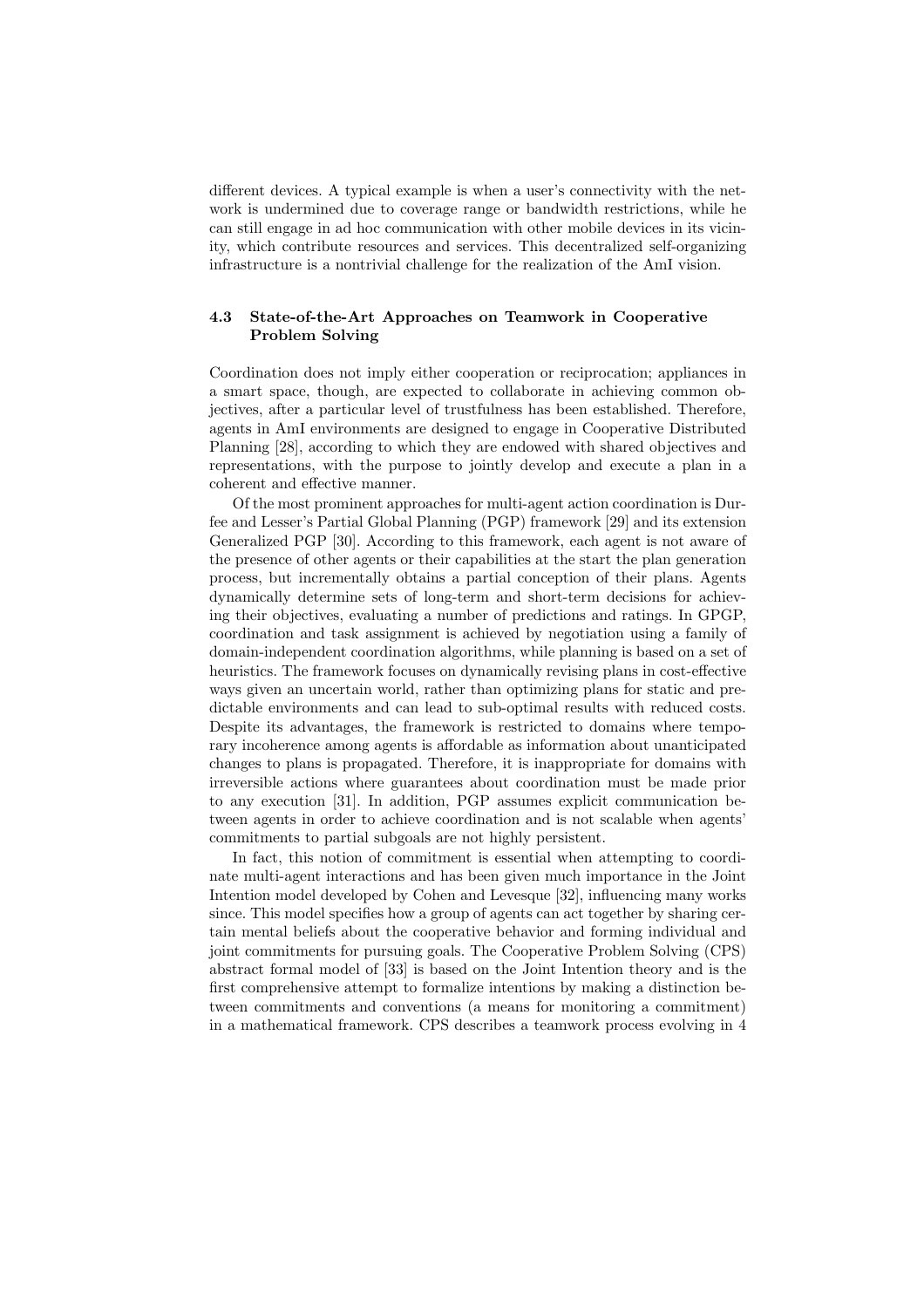stages, namely recognition, team formation, plan formation, and team action. Although structured around some restricting assumptions, the framework provides principles, which lay a solid ground for designing models that face challenges of teamwork formation in more complicated systems.

Many researchers explore the multi-agent plan coordination problem by extending the partial-order, causal-link (POCL) definition of a plan described in [34]. According to this definition, a plan has temporal and causal partial order constraints on plan steps and as new steps are added (i.e., when loosely-coupled agents attempt to combine their plans) these constraints might get violated and inconsistencies or plan flaws might arise. There are works that investigate ways to transform inconsistent plans into consistent. In [35] a general plan-space search algorithm is described that tries to repair flaws by exploiting a hierarchical plan representation to reduce the complexity of the plan coordination problem. The same type of flaws, namely causal link threatening and parallel action interference, as well as redundant actions between agents that coordinate their plans, are handled in [36] using the propositional satisfiability approach. There, the authors have developed branch and bound algorithms for multi-agent coordination and cooperation scenarios, where actions have time extents and individual plans are iteratively expanded to an optimal, with respect to length, joint plan. A different approach is followed in [37] that casts the multi-agent plan coordination problem as a type of Distributed Constraint Optimization Problem and examines the efficiency of applying techniques from this domain for solving the problem, such as ADOPT, an algorithm that exploits local communication and parallel computations. Still, this problem is shown to be NP-Hard [38] and attempts to develop computationally-efficient algorithms that produce optimally-coordinated plans are limited, focusing mostly on restricted forms of it (see for example [39]).

Other efforts logically analyze the ability of agents to cooperate in executing complex actions for reaching certain states of affairs. In [40] a complete axiomatization for a dynamic logic that models agent capabilities in executing collective plans in environments that require concurrent actions of several agents is presented. Such formalisms, which are based on cooperation logics, such as Coalition Logic [41] and Coalition Logic for Propositional Control [42], represent important tools not only for verification purposes by proving that a desired goal of a system can be achieved, but also for explicitly capturing how a plan can be executed. Still, they require the designer to sacrifice expressivity, in order to handle the complexity of real-world dynamic and multidimensional problems.

As the previous discussion has shown, despite the well-studied tools and techniques in the repertoire of distributed AI, many of its accomplishments fail to function efficiently when applied to real-world conditions, a conclusion confirmed by many recent studies as well  $([31], [43], [44])$ . However interesting the existing approaches on distributed planning and coalition formation may be, the common feeling is that they are not mature enough to guarantee successful teamwork in a pragmatic context-aware environment. It is anticipated that more comprehensive methods for coordination and distributed planning in open and dynamic environments must arise that will overcome issues mentioned above.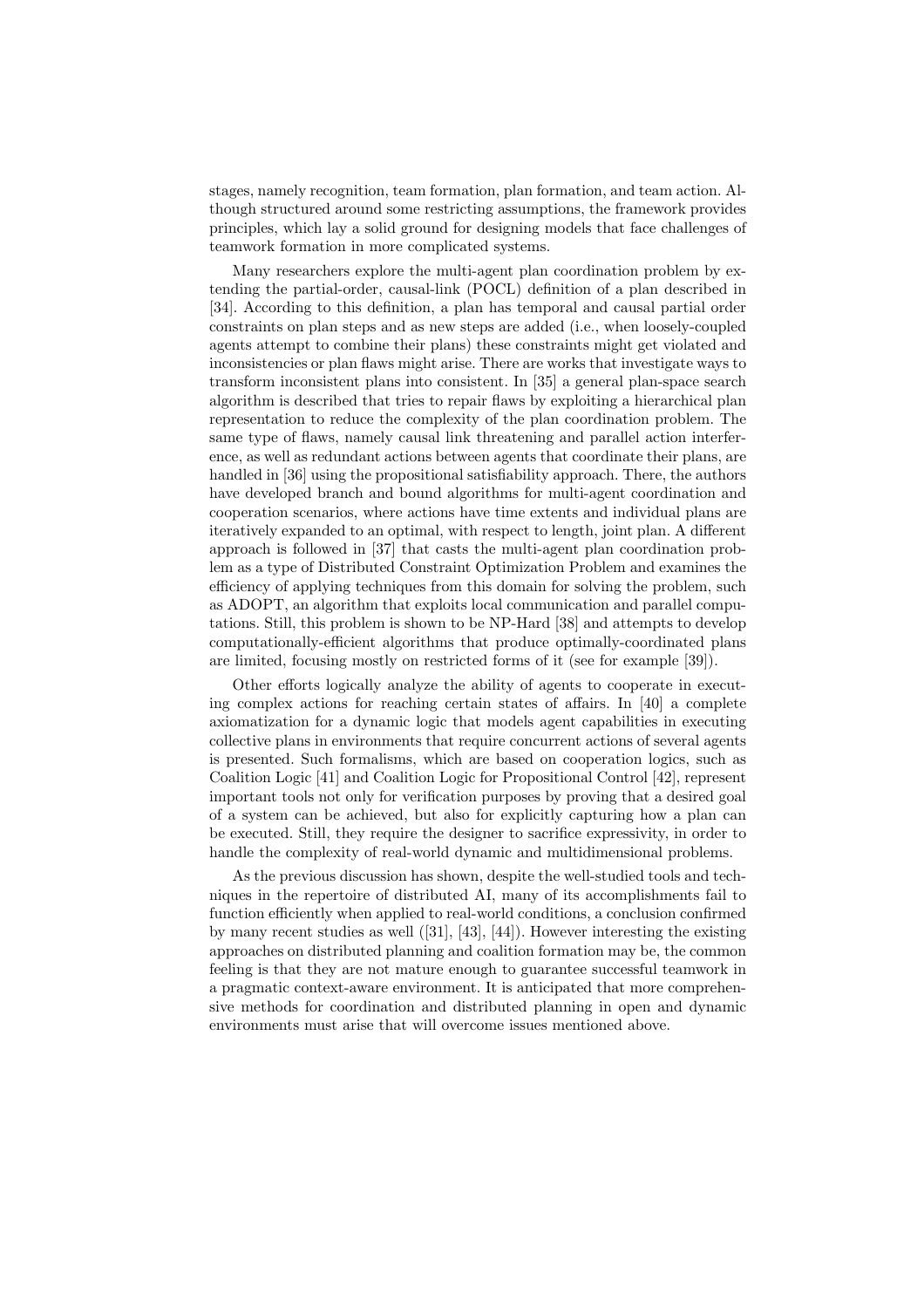# 5 Plan Representation and Monitoring

# 5.1 Domain-specific Challenges

The overall implementation of our context-aware platform was structured around a number of observations that specify the basic motivations of the domain, such as the desire to provide context-aware services to users that operate on a variety of mobile devices. In order for our architecture to support this scheme, we seek ways to represent the capabilities of these devices so that services can be adapted according to them. Profiles of devices must be flexible enough to capture both the complex actions that they can perform, but also decompositions of them to more low-level actions, so that planning agents can understand and combine these actions to distribute responsibilities during service execution. There are obstacles that need to be overcome for achieving this type of interactions in our framework, since we assume that the existence of visitors possessing partially unknown mobile devices is going to be a common situation for the system.

#### 5.2 Problem Statement

In order for any Ambient Intelligence framework to support the challenges discussed so far, we also need to seek ways to represent device and service profiles, plans and goals in a manner that is mutually understood and correctly interpreted by all participating entities. Instead of exclusively focussing on improving our planners, other facets of the problem should also come into consideration that can refine the planning task. Autonomous agents need to recognize which planning problems and opportunities to consider in the first place. They need to be able to weight alternative incomplete plans and to decide among competing alternatives on execution time. They need to be able to function intelligently in an ambient environment in a way that comports with the inherent bounds on their computational resources. They need to share a common plan representation or a common ontology for describing their plans, goals and actions. And they need to be able to exchange freely their plans and describe their action behaviors, privacy policies and authenticity certificates, in terms of expressive planning languages.

# 5.3 State-of-the-Art Approaches on Plan Representation and Monitoring

Much of the research has been focusing on representing plans using some form of abstraction and decomposition, with hierarchical task networks (HTN) [45] being the most notable approach. HTN plan representations allow a distributed planning agent to successively refine its planning decisions as it learns more about other agents' plans. This abstraction-based methodology has been widely used in a variety of domains, and attempts have also been proposed to adapt it to the Ambient Intelligence domain (see [46] for an illustrative example). An interesting application of HTN-like action representation is demonstrated in [47], where the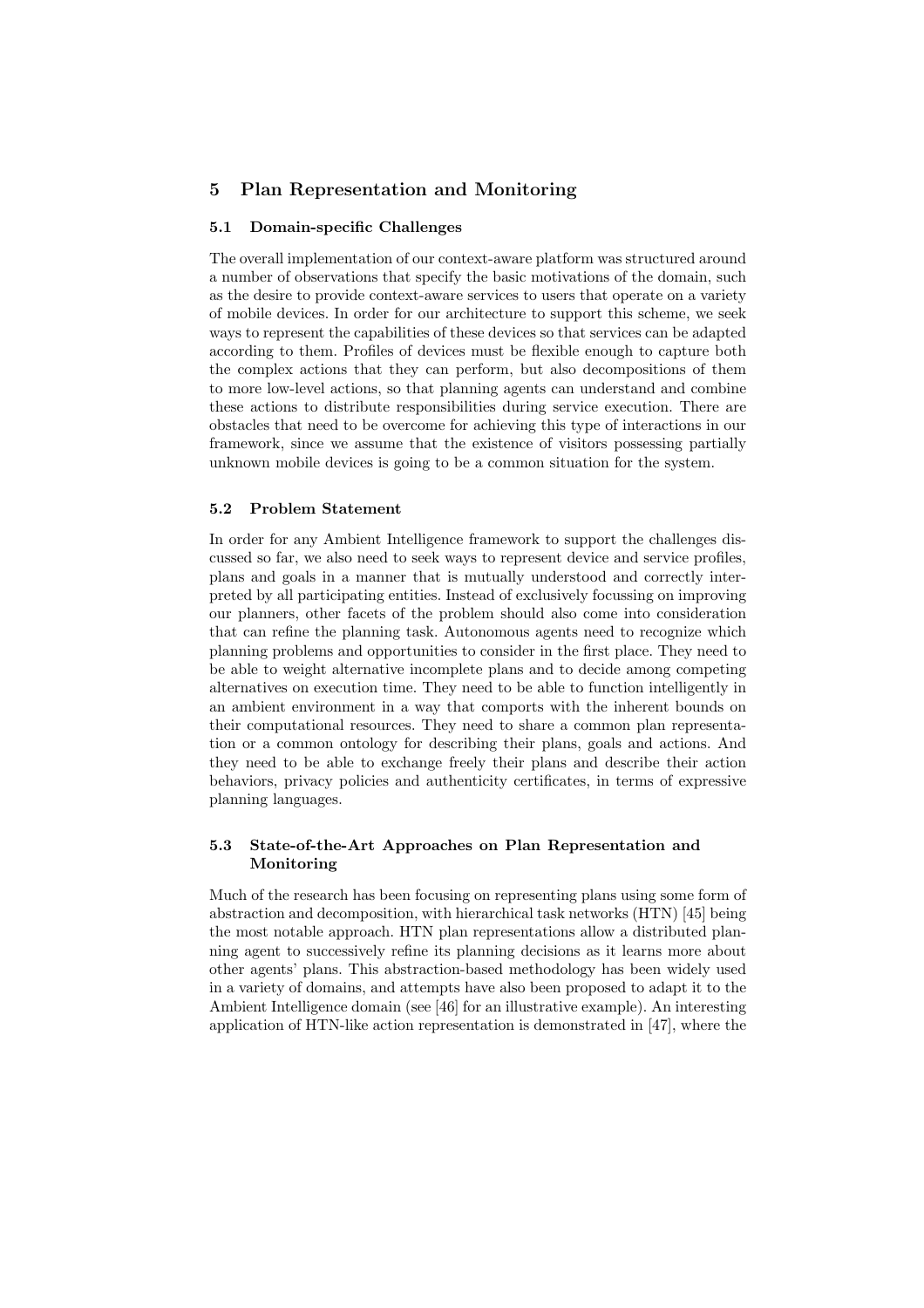intention is to model joint complex actions of multi-agent partially ordered plans under temporal and precedence constraints in dynamic environments. Compared with classical planners, HTN planners have more sophisticated knowledge representation and reasoning capabilities and are more expressive, because they can even be used to encode undecidable problems. Logics-based formalisms are as expressive and is hard to say which formalism is more effective. Both types are suitable in different situations, as illustrated in [23], and combining them is a useful topic for future research.

A rather similar approach, originally proposed in [48], is representing procedural knowledge in a library of skeletal plans. Skeletal plans are plan schemata at various levels of detail, which capture the essence of the procedure, but leave room for execution-time flexibility in the achievement of particular goals and are also being tested in real-world systems, such as [49]. Although being reusable in various contexts and able to capture in restricted form both complex and primitive actions, skeletal plan representations are domain-specific and it is questionable if they can confront the openness of ubiquitous systems.

In fact, there is a significant gap in the field for methods and tools able to represent both complex and primitive actions in an expressive manner and with formal semantics, with only few exceptions existing (i.e., McIlraith et. al in [50], [51]). Attention should be given in representations that allow a system to capture and share the capabilities of the diverse devices that operate in it and permit them to distribute common plan configurations.

Creating a conflict-free plan for a multi-agent system in a dynamic and unpredictable environment that will remain conflict free during execution, is a laborious task. As agents execute their plans, they monitor their execution by making partial observations that are used to detect plan deviations. Part of related work concentrates on how to explain such erroneous actions by applying Model-based Diagnosis [52]. This technique is used to infer abnormalities of internal components of a given system from its input-output behavior and works, such as [53] and [54], adapt and extend Model-based Diagnosis to multi-agent planning systems. Each component has several health modes; a normal mode and several fault modes. Once the health mode for each component is specified, the behavior of the total system is defined and the output can be inferred. In fact, since in a plan several instances of the same action might occur, an error occurring in one instance might be used to predict the occurrence of the same error in an action instance to be executed later on. The result of Model-based Diagnosis is a suitable assignment of health modes to the components, called a diagnosis, such that the actually observed output is consistent with this health mode qualification or can be *explained* by this qualification. Using this technique we can adjust the plan execution within the margins of the plan by determining events that cause constraint violation, thus avoiding replanning the tasks. In [53], in particular, actions are described in an object-oriented manner, rather than the traditional state-based approach. This view of actions as components, and preconditions and effects of actions as objects, allows the plan itself to be viewed as the structural description of a system.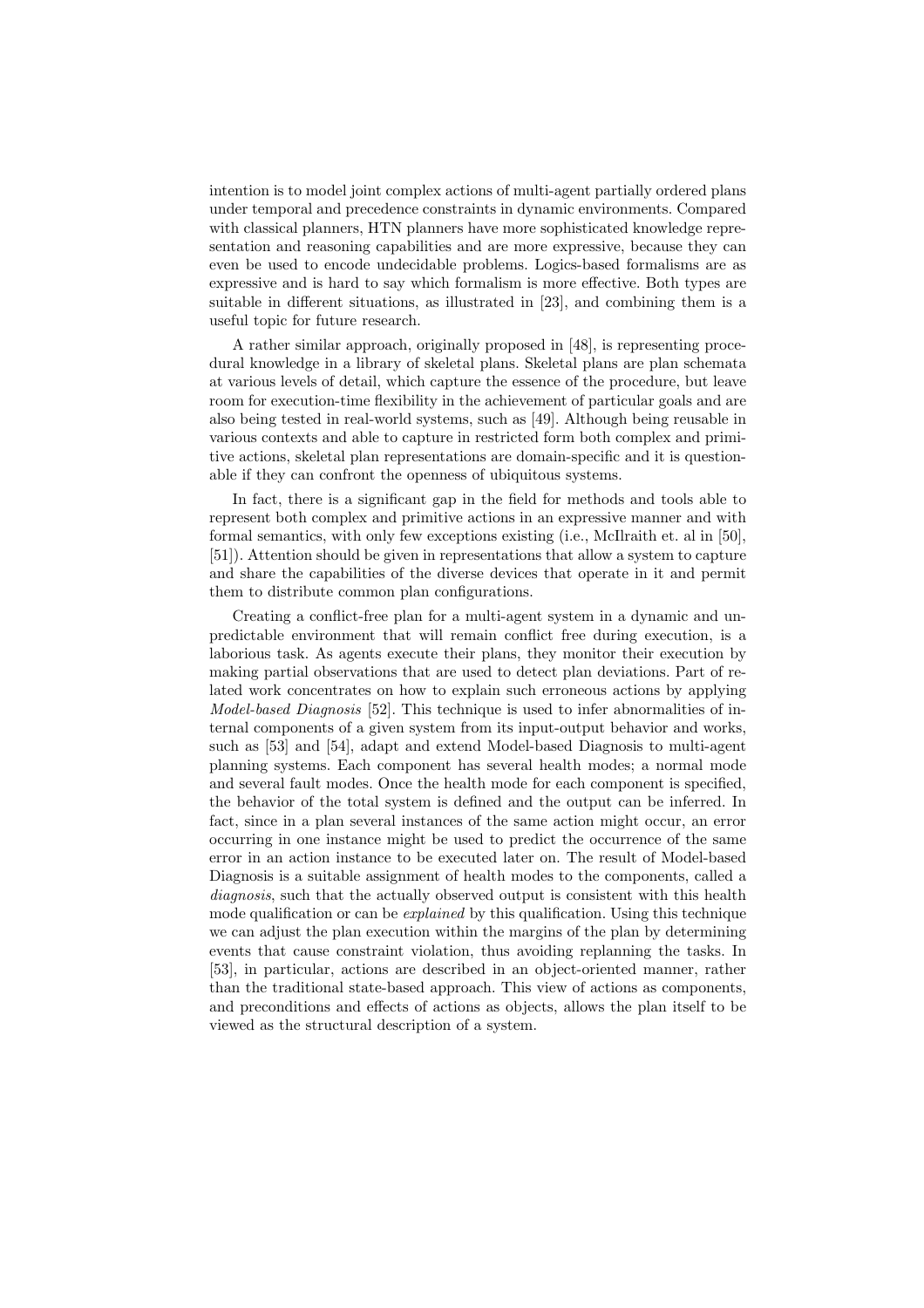#### 6 Conclusions and Future Lines of Research

As research in AI is oriented towards addressing real-world problems, exploring relaxations of the simplifying assumptions, the efficiency and viability of existing methods will be tested. We have attempted an assessment of state-of-the-art approaches and principles to determine where there is room for improvement and where a different research perspective is necessary, in the context of ambient computing systems. It is indeed evident that there are still serious obstacles that have not been hurdled. Nevertheless, in this paper we argue that regression steps are not justified. To pursue the vision of intelligent environments we need to rethink about the capabilities of our existing tools and focus on those fields that seem more prominent in accomplishing the new challenges and ideas that the main tenet of Ambient Intelligence introduces. As a starting point, two abstract research directions are presented next that, although being moderately novel in classical AI, are highly relevant in the cross section of Ambient Intelligence and AI research. Departing from the typical planning picture, we attempt to contrast the state-of-the-art in symbolic planning with requirements imposed by ubiquitous computing scenarios, citing also initial attempts that follow these directions.

# 6.1 The Continual Planning Paradigm

Our remarks concerning a highly dynamic, uncertain environment, where planning and reasoning tasks are performed by devices that may have limited resources available and where knowledge concerning world state is dynamically acquired, have led us to abandon traditional multi-agent planning approaches. As argued in [25], autonomous agents in dynamic environments need to be able to form incomplete plans now, adding detail later and deciding upon the amount of detail to include at each time instance. A new paradigm has been proposed that interleaves plan generation and execution and adopts strategies that allow agents not to plan too much detail too far into the future so that they can confront with the diversity of upcoming events. This technique of performing a tightly coupled control loop between plan generation and execution, first proposed in [28], is called Continual Planning and requires an iterative collaboration of the tasks of environment monitoring, plan adaptation and replanning.

More specifically, [28] suggests that an agent should plan continually when aspects of the world can change dynamically beyond the control of the agent, when aspects of the world are revealed incrementally, when time pressures require execution to begin before a complete plan can be generated or when objectives can evolve over time. Continual planning suggests having a single plan and continuously monitor its execution, in contrast to the traditional approach of handling uncertainty by planning for all the contingencies that might arise. Since this approach views planning as an ongoing, dynamic process it can benefit the system not only by reacting to unhealthy situations, but also by adapting to opportunities to improve the plan, repairing it when necessary. Only recently have frameworks start adapting to this real-time planning and execution approach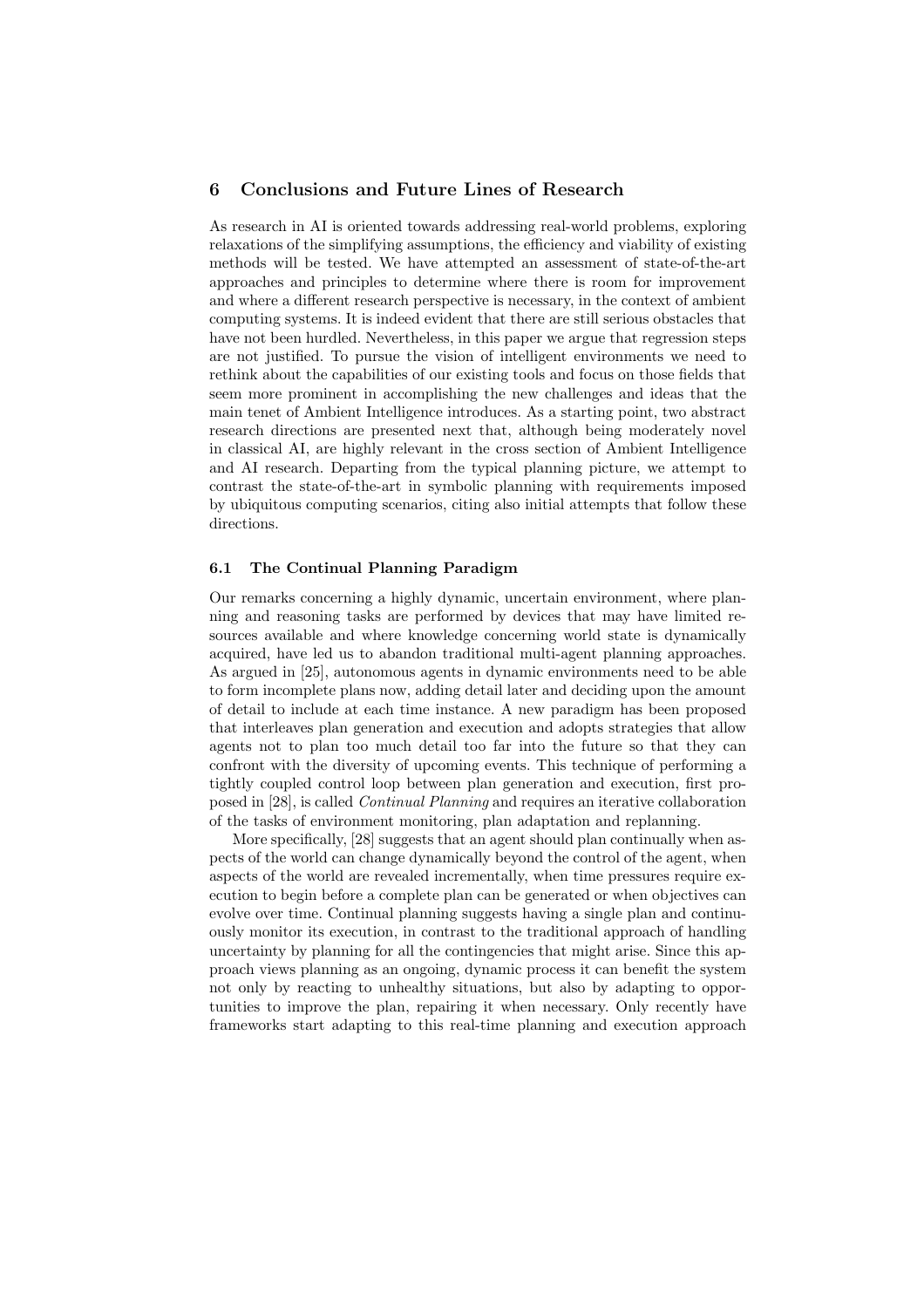([47], [55]), while the need to explore this direction of research in ambient applications has also been underscored by many recent reports (i.e., [43], [44]).

#### 6.2 Context-aware Planning Paradigm

We have already stressed the fact that in order to attain the goal of planning in dynamic and partially known environments we have to endow agents with cognitive capabilities. When agents weight alternative subplans to reach a certain state of affairs or even when they consider the most profitable next step to a plan, it is often useful to interleave reasoning in the process. Until recently, most approaches only modelled conventional aspects, such as precedence constraints or plan length, relying on replanning techniques to deal with plan failure, when new constraints were added. Nonetheless, the impact of planning can be increased if we consider a richer set of aspects that are truly related to the domain we model. Temporal constraints, such as action durations and temporal instantiation of action are a common alternative for accomplishing scheduling tasks in real time, while a number of works deliberate on action durations and deadlines of goals. This is a more pragmatic approach requiring reasoning about whether or not goals can be achieved by their deadlines and leads in associating priority values to goals and to the actions which contribute to those goals.

Reasoning over a richer collection of metrics and focusing on the most relevant ones might prove an essential aid in improving planning, both from the computational standpoint, by reducing the search space, and from the perspective of efficiency, since more accurate plans will be generated. Indeed, we believe that the Ambient Intelligence domain raises many opportunities for exploiting reasoning to influence the efficiency of planning. The most important leverage is to take advantage of the context in which an agent is situated, affecting its plan-generation capabilities. Context awareness has become a hot topics in recent computing research and reasoning on context can be an important source of information both for allowing agents to determine the current state of the world and to restrict possible future states, enabling them to constraint and better prioritize their goals. Moreover, it is anticipated that privacy and trust issues are going to be of utmost importance in designing Ambient Intelligence systems, strengthening the need to include trustfulness values, along with importance values, to actions and subplans. This will enrich the plan evaluation process by allowing users to prioritize goals not only by their significance and success probability, but also by taking under account preference and privacy profiles. We expect this new paradigm of *context-aware planning* to play a determinant role in ambient IS, guiding computationally efficient planning solutions in realistic conditions. Works, such as [55] and [56] adopt this new trend, incorporating resource allocation and user preference metrics in plan refinement and execution.

# References

1. Rogers, Y.: Moving on from Weiser's Vision of Calm Computing: Engaging Ubi-Comp Experiences. In: Ubicomp. (2006) 404–421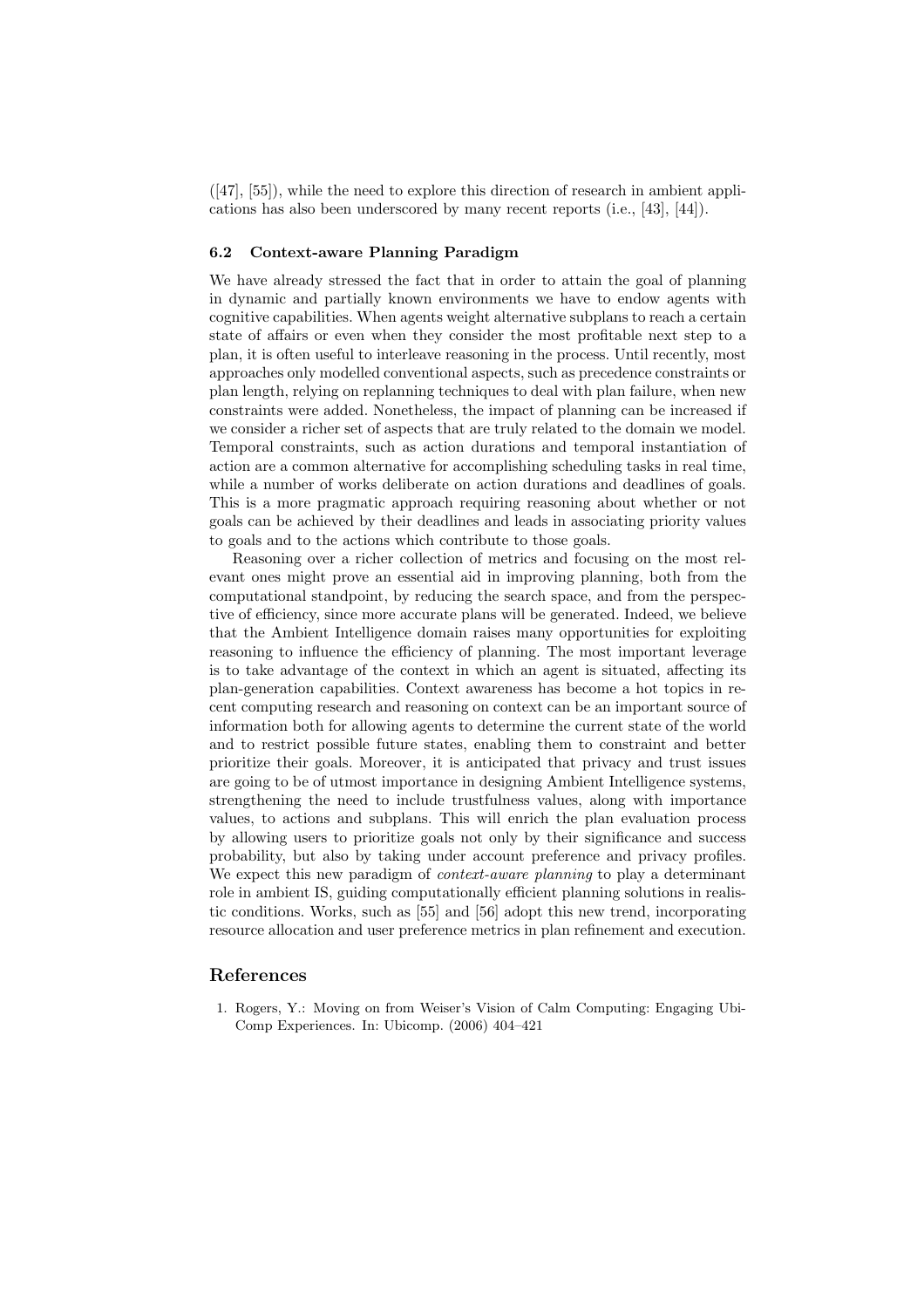- 2. Patkos, T., Bikakis, A., Antoniou, G., Papadopouli, M., Plexousakis, D.: A Semantics-based Framework for Context-Aware Services: Lessons Learned and Challenges. In: Proceedings of the 4th International Conference on Ubiquitous Intelligence and Computing (UIC-07). (2007) 839–848
- 3. Chen, H., Finin, T., Joshi, A.: The SOUPA Ontology for Pervasive Computing. In Valentina Tamma, Stephen Cranefield, T.F., Willmott, S., eds.: Ontologies for Agents: Theory and Experiences, Springer-Verlag (2005)
- 4. Fikes, R., Nilsson, N.J.: STRIPS: A New Approach to the Application of Theorem Proving to Problem Solving. In: IJCAI. (1971) 608–620
- 5. Levesque, H., Pirri, F., Reiter, R.: Foundations for the situation calculus. In: Linkoping Electronic Articles in Computer and Information Science. Volume 3. (1998)
- 6. Pinto, J.A.: Temporal reasoning in the situation calculus. PhD thesis (1994)
- 7. Reiter, R.: Natural actions, concurrency and continuous time in the situation calculus. In: In Principles of Knowledge Representation and Reasoning: Proceedings of the Fifth International Conference (KR'96), Cambridge, Massachusetts, U.S.A. (November 1996) 2–13
- 8. Pinto, J., Sernadas, A., Sernadas, C., Mateus, P.: Non-determinism and uncertainty in the situation calculus. Int. J. Uncertain. Fuzziness Knowl.-Based Syst. 8(2) (2000) 127–149
- 9. Scherl, R.B., Levesque, H.J.: Knowledge, action, and the frame problem. Artif. Intell. 144(1-2) (2003) 1–39
- 10. Papadakis, N., Plexousakis, D.: Actions with duration and constraints: the ramification problem in temporal databases. In: ICTAI '02: Proceedings of the 14th IEEE International Conference on Tools with Artificial Intelligence (ICTAI'02), Washington, DC, USA, IEEE Computer Society (2002) 83–90
- 11. Thielscher, M.: From situation calculus to fluent calculus: state update axioms as a solution to the inferential frame problem. Artif. Intell.  $111(1-2)$  (1999) 277–299
- 12. Thielscher, M.: The Concurrent, Continuous Fluent Calculus. Studia Logica 67(3) (2001) 315–331
- 13. Thielscher, M.: Modeling Actions with Ramifications in Nondeterministic, Concurrent, and Continuous Domains - and a Case Study. In: Proceedings of the 17th National Conference on Artificial Intelligence and 12th Conference on Innovative Applications of Artificial Intelligence, AAAI Press / The MIT Press (2000) 497–502
- 14. Scherl, R.B.: Action, belief change and the frame problem: A fluent calculus approach. In: Proceedings of the Sixth workshop on Nonmonotonic Reasoning, Action, and Change at IJCAI-05, Edinburgh, Scotland. (August 2005)
- 15. Shanahan, M.: The event calculus explained. Lecture Notes in Computer Science 1600 (1999) 409–431
- 16. Miller, R., Shanahan, M.: Some alternative formulations of the event calculus. In: Computational Logic: Logic Programming and Beyond, Essays in Honour of Robert A. Kowalski, Part II, London, UK, Springer-Verlag (2002) 452–490
- 17. Gelfond, M., Lifschitz, V.: Action Languages. Electronic Transactions on AI 3 (1998)
- 18. Giunchiglia, E., Lifschitz, V.: An action language based on causal explanation: preliminary report. In: AAAI '98/IAAI '98: Proceedings of the fifteenth national/tenth conference on Artificial intelligence/Innovative applications of artificial intelligence, American Association for Artificial Intelligence (1998) 623–630
- 19. Giunchiglia, E., Lee, J., Lifschitz, V., McCain, N., Turner, H.: Nonmonotonic causal theories. Artif. Intell. 153(1-2) (2004) 49–104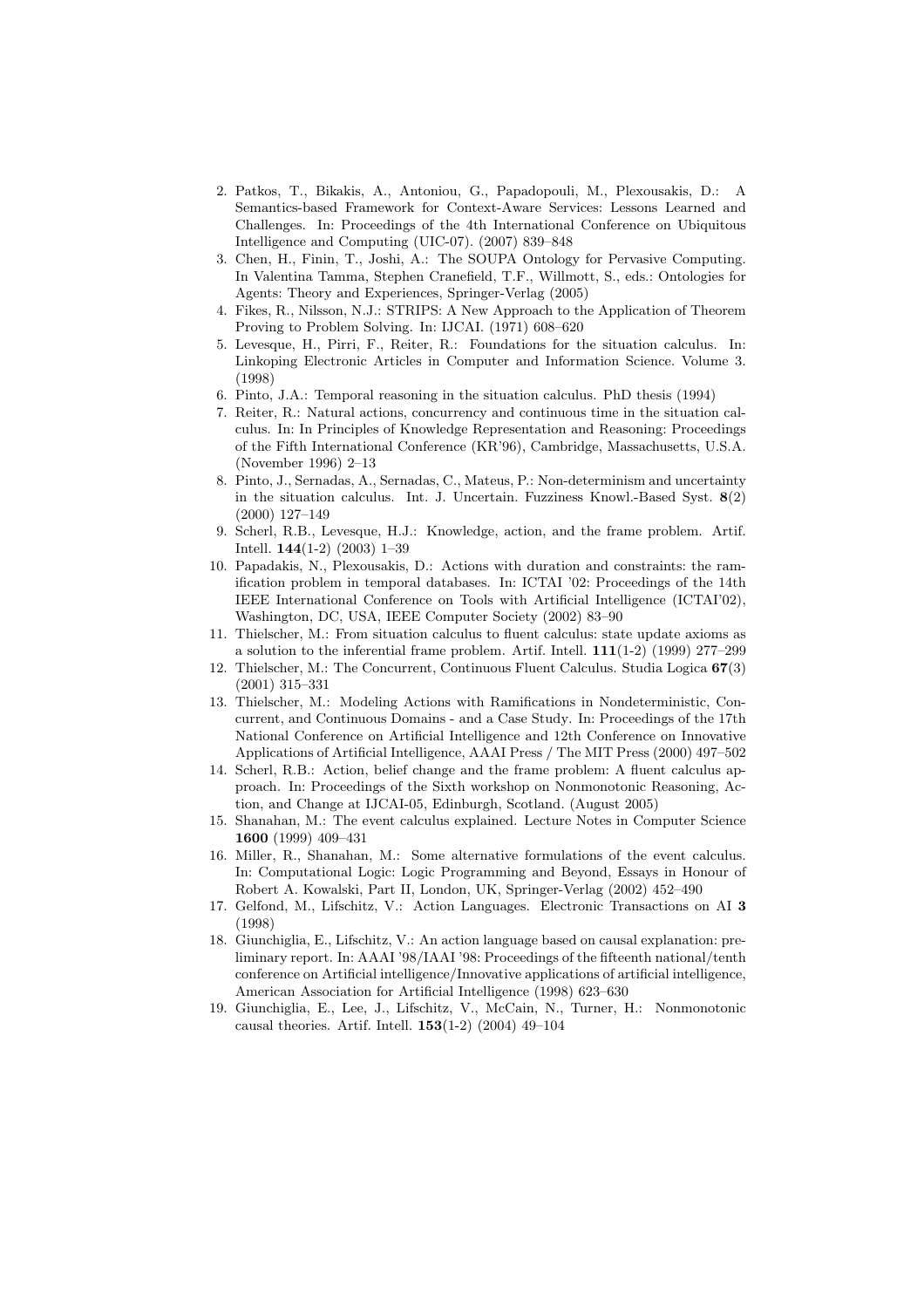- 20. Finzi, A., Lukasiewicz, T.: Game-Theoretic Reasoning About Actions in Nonmonotonic Causal Theories. In: LPNMR. (2005) 185–197
- 21. Boutilier, C., Reiter, R., Price, B.: Symbolic Dynamic Programming for First-Order MDPs. In: Proceedings of the Seventeenth International Joint Conference on Artificial Intelligence, IJCAI 2001, Seattle, Washington, USA. (2001) 690–700
- 22. Großmann, A., Hölldobler, S., Skvortsova, O.: Symbolic Dynamic Programming within the Fluent Calculus. In Ishii, N., ed.: Proceedings of the IASTED International Conference on Artificial and Computational Intelligence, Tokyo, Japan, ACTA Press (2002) 378–383
- 23. Ghallab, M., Nau, D., Traverso, P.: Automated Planning: Theory and Practice. Morgan Kaufmann (2004)
- 24. Bresina, J., Dearden, R., Meuleau, N., Ramkrishnan, S., Smith, D., Washington, R.: Planning under Continuous Time and Resource Uncertainty: A Challenge for AI. In: Proceedings of the 18th Annual Conference on Uncertainty in Artificial Intelligence (UAI-02), San Francisco, CA, Morgan Kaufmann (2002) 77–84
- 25. Pollack, M., Horty, J.F.: There's More to Life than Making Plans. The AI Magazine 20(4) (1999) 71–84
- 26. Blythe, J.: Decision-Theoretic Planning. AI Magazine 20(2) (1999) 37–54
- 27. Mueller, E.: Automating commonsense reasoning using the event calculus. Communications of the ACM ((In Press)) (2007)
- 28. desJardins, M., Durfee, E.H., Jr., C.L.O., Wolverton, M.: A Survey of Research in Distributed, Continual Planning. AI Magazine 20(4) (1999) 13–22
- 29. Durfee, E.H., Lesser, V.R.: Partial Global Planning: A Coordination Framework for Distributed Hypothesis Formation. IEEE Transactions on Systems, Man, and Cybernetics 21(5) (1991) 1167–1183
- 30. Lesser, V.R.: Evolution of the GPGP/TÆMS domain-independent coordination framework. In: AAMAS '02: Proceedings of the first international joint conference on Autonomous agents and multiagent systems, ACM Press (2002) 1–2
- 31. Durfee, E.H.: Distributed problem solving and planning. In: EASSS '01: Selected Tutorial Papers from the 9th ECCAI Advanced Course ACAI 2001 and Agent Link's 3rd European Agent Systems Summer School on Multi-Agent Systems and Applications, London, UK, Springer-Verlag (2001) 118–149
- 32. Cohen, P.R., Levesque, H.J.: Teamwork. Technical Report 504, Menlo Park, CA (1991)
- 33. Wooldridge, M., Jennings, N.R.: Towards a Theory of Cooperative Problem Solving. In: MAAMAW '94: Proceedings of the 6th European Workshop on Modelling Autonomous Agents, London, UK, Springer-Verlag (1996) 40–53
- 34. Weld, D.S.: An Introduction to Least Commitment Planning. AI Magazine 15(4) (1994) 27–61
- 35. Cox, J.S., Durfee, E.H.: An efficient algorithm for multiagent plan coordination. In: AAMAS '05: Proceedings of the fourth international joint conference on Autonomous agents and multiagent systems, ACM Press (2005) 828–835
- 36. Dimopoulos, Y., Moraitis, P.: Multi-agent coordination and cooperation through classical planning. In: IAT '06: Proceedings of the IEEE/WIC/ACM International Conference on Intelligent Agent Technology (IAT 2006 Main Conference Proceedings) (IAT'06), Washington, DC, USA, IEEE Computer Society (2006) 398–402
- 37. Cox, J.S., Durfee, E.H., Bartold, T.: A distributed framework for solving the Multiagent Plan Coordination Problem. In: AAMAS '05: Proceedings of the fourth international joint conference on Autonomous agents and multiagent systems, New York, NY, USA, ACM Press (2005) 821–827